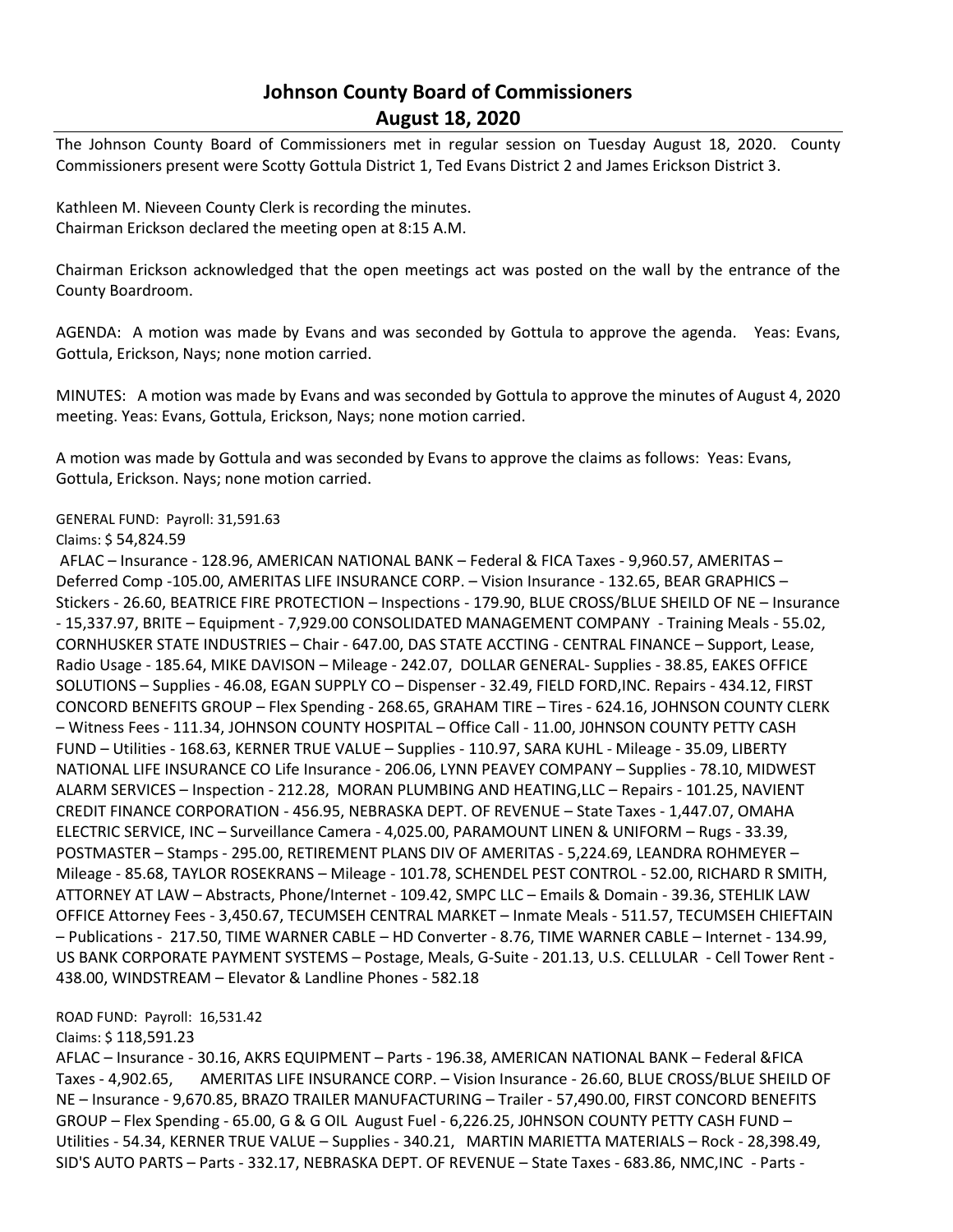397.92, PARAMOUNT LINEN & UNIFORM – Rugs - 28.14, POWERPLAN – Parts & Labor - 505.70, RETIREMENT PLANS DIV OF AMERITAS - 2,388.12, SENECA SANITATION – Trash Pickup - 60.00, T. O. HAAS TIRE – Tires/Repairs - 116.59, TR AG SALES – Chemical - 5,800.00, TRUCK CENTER COMPANIES – Parts - 28.12, TURNBULL AG TIRES Tires/Repairs - 155.00, US BANK CORPORATE PAYMENT SYSTEMS – Supplies, Seed - 673.43, VILLAGE OF STERLING – Utilities - 12.00, WASHINGTON NATIONAL INS COMPANY - Insurance - 9.25 911 EMERGENCY MANAGEMENT FUND: Claims: \$2,438.16

J0HNSON COUNTY PETTY CASH FUND – OPPD 911 Tower - 41.68, WINDSTREAM NEBRASKA INC – 911 Phones - 2,396.48

AMBULANCE SERVICE FUND: Claims: \$ 1,155.56

JOHNSON COUNTY HOSPITAL – Med Supplies - 201.82, MATHESON TRI-GAS INC - 113.38, QUICK MED CLAIMS – Contract Billing 840.36

Emergency Manager Amanda Burki gave the board an update on Covid-19, and the Everbridge Project.

A motion was made by Evans and was seconded by Gottula to go into closed session at 8:24 A.M. Yeas: Evans, Gottula, Erickson, Nays; none motion carried.

The purpose of the closed regarding the deployment of security equipment as to protect the public interest.

A motion was made by Evans and was seconded by Gottula to come out of closed session at 8:34 A.M. Yeas: Evans, Gottula, Erickson, Nays: none motion carried.

Highway Supt. Matt Schaardt discussed with the board road and bridge report, and FEMA money.

Chairman Erickson signed the contract with Van Kirk Brothers Contracting for the Elk Creek Southeast Project C49- (292).

At 9:00 A.M. bids were opened and placed on file at the County Road Department for a new excavator. Bids were received from Murphy Tractor, Nebraska Machinery, and Road Builders. Murphy Tractor bid a John Deere 3006 Bid \$227,230.00, and a 250G Bid \$183,815.00 Nebraska Machinery bid a Cat 323 Bid \$165,130.00, and a 330GC Bid \$204,920.00 Road Builders bid a Komatsu PC 290 bid \$219,480.00, and a PC240 \$197,860.00 The bids were tabled until the next regular board meeting.

Bids were opened at 9:30 A.M. for the 2020-21 Scrap Tire Grant Application. Bids were received from Butler County Landfill, Champlin Tire Recycling Inc. and The Tire Cutters. Butler County Landfill bid \$135.00 per ton Champlin Tire Recycling Inc. \$128.00 per ton The Tire Cutters \$119.95 per ton

A motion was made by Evans and was seconded by Gottula to approve the bid from the Tire Cutters for the disposal of approx. 75 tons at a cost of \$119.95. Yeas: Evans, Gottula, Erickson, Nays; none motion carried.

A motion was made by Gottula, and was seconded by Evans to approve Resolution 20-20 a resolution to amend Resolution 17-8 a Subdivision in the NE ¼ of Section 15 Township 6 North Range 11, East of the 6<sup>th</sup> Principal Meridian. Yeas: Evans, Gottula, Erickson, Nays; none motion carried.